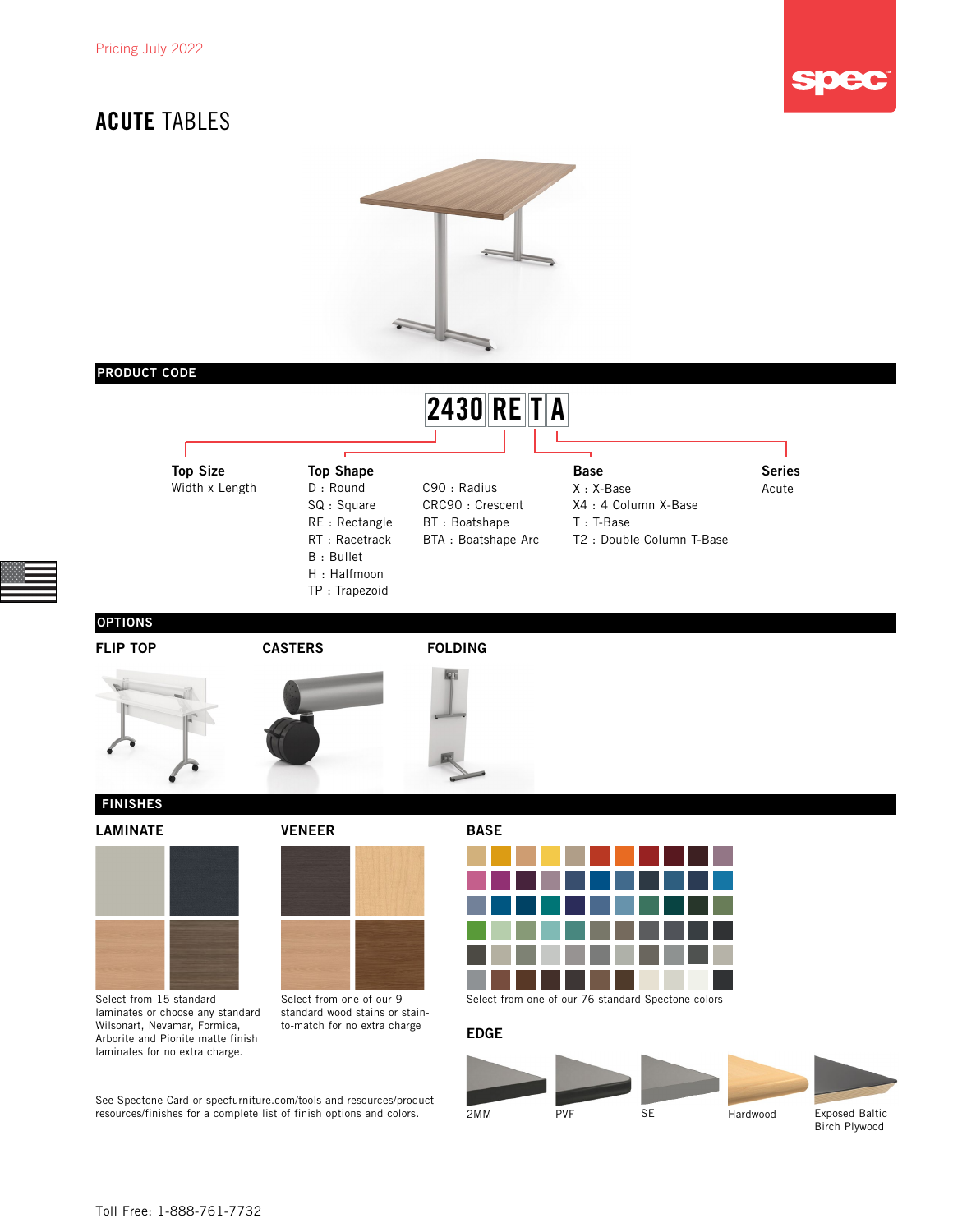## **ACUTE TABLES**



### HOW TO ORDER



| Top Size and Shape | Top Type and Finish             | Edge Type, Style and Finish                         | Base Style and Finish |
|--------------------|---------------------------------|-----------------------------------------------------|-----------------------|
| 24 x 72, Rectangle | Laminate, Arborite, Brown Sugar | Hardwood, HF, Custom Brown Sugar Stain   TA, Silver |                       |

### EDGE PROFILES







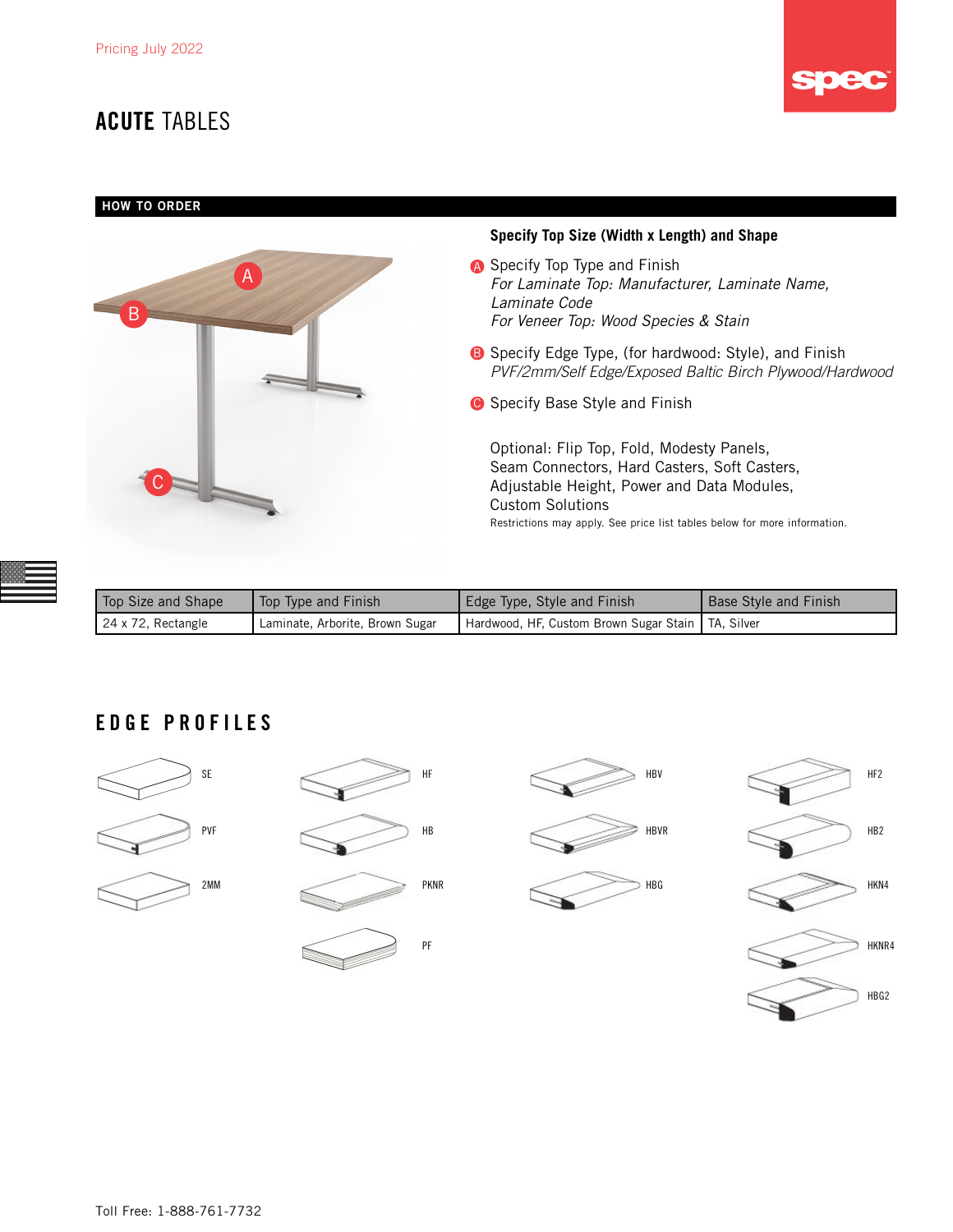



| <b>MODEL</b> | <b>BASES</b> |              |                                |                                                                |                                         | <b>TOP SPECIFICATIONS</b>                                               |                                                            |                                                             | <b>OPTIONS</b>           |                 |                                       |                                       | <b>LBS</b> |
|--------------|--------------|--------------|--------------------------------|----------------------------------------------------------------|-----------------------------------------|-------------------------------------------------------------------------|------------------------------------------------------------|-------------------------------------------------------------|--------------------------|-----------------|---------------------------------------|---------------------------------------|------------|
|              | Code         | Qty.         |                                |                                                                | For Laminate Top                        |                                                                         |                                                            | For Veneer Top                                              |                          |                 |                                       |                                       |            |
|              |              |              | <b>SE</b><br><b>PVF</b><br>2MM | <b>HF</b><br><b>HB</b><br>PKNR <sup>1</sup><br>PF <sup>1</sup> | <b>HBV</b><br><b>HBVR</b><br><b>HBG</b> | HF <sub>2</sub><br>HB <sub>2</sub><br>HKN4<br>HKNR4<br>HBG <sub>2</sub> | <b>HF</b><br><b>HB</b><br><b>HBV</b><br><b>HBVR</b><br>HBG | HF2<br>HB <sub>2</sub><br>HKN4<br>HKNR4<br>HBG <sub>2</sub> | <b>FLIP TOP</b><br>(FI)  | $FOLD*$<br>(FL) | <b>HARD</b><br><b>CASTERS</b><br>(HC) | <b>SOFT</b><br><b>CASTERS</b><br>(SC) |            |
| Round        |              |              |                                |                                                                |                                         |                                                                         |                                                            |                                                             |                          |                 |                                       |                                       |            |
| <b>24D</b>   | XA           | $\mathbf{1}$ | 661                            | 1117                                                           | 1163                                    | 1301                                                                    | 1376                                                       | 1517                                                        | 195                      |                 |                                       |                                       | 37         |
| <b>30D</b>   | XΑ           | $\mathbf{1}$ | 793                            | 1241                                                           | 1301                                    | 1577                                                                    | 1508                                                       | 1715                                                        | 195                      |                 |                                       |                                       | 47         |
| <b>36D</b>   | XA           | $\mathbf 1$  | 917                            | 1567                                                           | 1683                                    | 1907                                                                    | 1976                                                       | 2267                                                        | 195                      |                 |                                       |                                       | 58         |
| 42D          | XA           | $\mathbf{1}$ | 1278                           | 2008                                                           | 2165                                    | 2501                                                                    | 2534                                                       | 2930                                                        | 195                      |                 |                                       |                                       | 72         |
|              | X4A          | $1\,$        | 1526                           | 2256                                                           | 2413                                    | 2749                                                                    | 2782                                                       | 3178                                                        | $\overline{\phantom{a}}$ |                 | 116                                   | 240                                   | 87         |
| 48D          | XA           | $\mathbf{1}$ | 1308                           | 2286                                                           | 2458                                    | 2625                                                                    | 3226                                                       | 3735                                                        | 195                      |                 | 116                                   | 240                                   | 88         |
|              | X4A          | $\mathbf{1}$ | 1556                           | 2534                                                           | 2706                                    | 2873                                                                    | 3474                                                       | 3983                                                        | $\blacksquare$           |                 | 116                                   | 240                                   | 103        |
| 54D          | X4A          | $\mathbf{1}$ | 1923                           | 3367                                                           | 3635                                    | 3888                                                                    | 4185                                                       | 4840                                                        | $\overline{\phantom{a}}$ |                 |                                       |                                       | 121        |
| <b>60D</b>   | X4A          | $\mathbf{1}$ | 1983                           | 3623                                                           | 3907                                    | 4121                                                                    | 4990                                                       | 5802                                                        | $\overline{\phantom{a}}$ |                 |                                       |                                       | 140        |
| Square       |              |              |                                |                                                                |                                         |                                                                         |                                                            |                                                             |                          |                 |                                       |                                       |            |
| 24 x 24SQ    | XA           | $\mathbf{1}$ | 699                            | 946                                                            | 992                                     | 1079                                                                    | 1143                                                       | 1354                                                        | 195                      |                 | 116                                   | 240                                   | 37         |
| 30 x 30 SQ   | ΧA           | $\mathbf{1}$ | 835                            | 1014                                                           | 1079                                    | 1308                                                                    | 1222                                                       | 1517                                                        | 195                      |                 | 116                                   | 240                                   | 47         |
| 36 x 36SQ    | XA           | $\mathbf{1}$ | 941                            | 1221                                                           | 1301                                    | 1567                                                                    | 1577                                                       | 1831                                                        | 195                      |                 | 116                                   | 240                                   | 58         |
| 42 x 42SQ    | ΧA           | $\mathbf{1}$ | 1490                           | 1899                                                           | 2025                                    | 2152                                                                    | 2237                                                       | 2584                                                        | 195                      |                 |                                       |                                       | 92         |
|              | X4A          | $\mathbf{1}$ | 1544                           | 1953                                                           | 2079                                    | 2206                                                                    | 2291                                                       | 2638                                                        |                          |                 | 116                                   | 240                                   | 87         |
| 48 x 48SQ    | X4A          | $\mathbf{1}$ | 1739                           | 2097                                                           | 2230                                    | 2289                                                                    | 2769                                                       | 3217                                                        |                          |                 | 116                                   | 240                                   | 103        |
| 54 x 54SQ    | X4A          | $\mathbf{1}$ | 1926                           | 2718                                                           | 2924                                    | 3165                                                                    | 3297                                                       | 3876                                                        |                          |                 |                                       |                                       | 121        |
| 60 x 60SQ    | X4A          | $\mathbf{1}$ | 1964                           | 2852                                                           | 3073                                    | 3316                                                                    | 3905                                                       | 4605                                                        |                          |                 |                                       |                                       | 140        |

\*Folding tables available with PVC Flat (PVF) edge only.

<sup>1</sup> Exposed Baltic Birch plywood edge (PKNR, PF) can only be specified on square tops up to 47 1/2" x 95 1/2" and round tops up to 47 1/2"D. Clear finish only.



#### STANDARD FEATURES

- Select from 15 standard laminates or choose any standard Wilsonart, Nevamar, Formica, Arborite and Pionite matte finish laminates for no extra charge. For other laminate please contact the factory for pricing.
- 9 standard veneer and hardwood edge stains. Stain-tomatch available for no extra charge.
- Standard table height 29".
- All bases are standard with floor leveling glides.

#### OPTIONS

- Custom heights available. • For applicable Power &
- Data modules, please see Table Accessories Price List.

#### **HOW TO ORDER**

- 1. Select Model
- 2. Select Base
- 3. Select Edge Style
- 4. Select Options 5. Select Top Finish
- 6. Select Edge Finish
- 7. Select Base Finish

**Example:** 24D - XA - PVF - *MODEL BASE EDGE OPTIONS*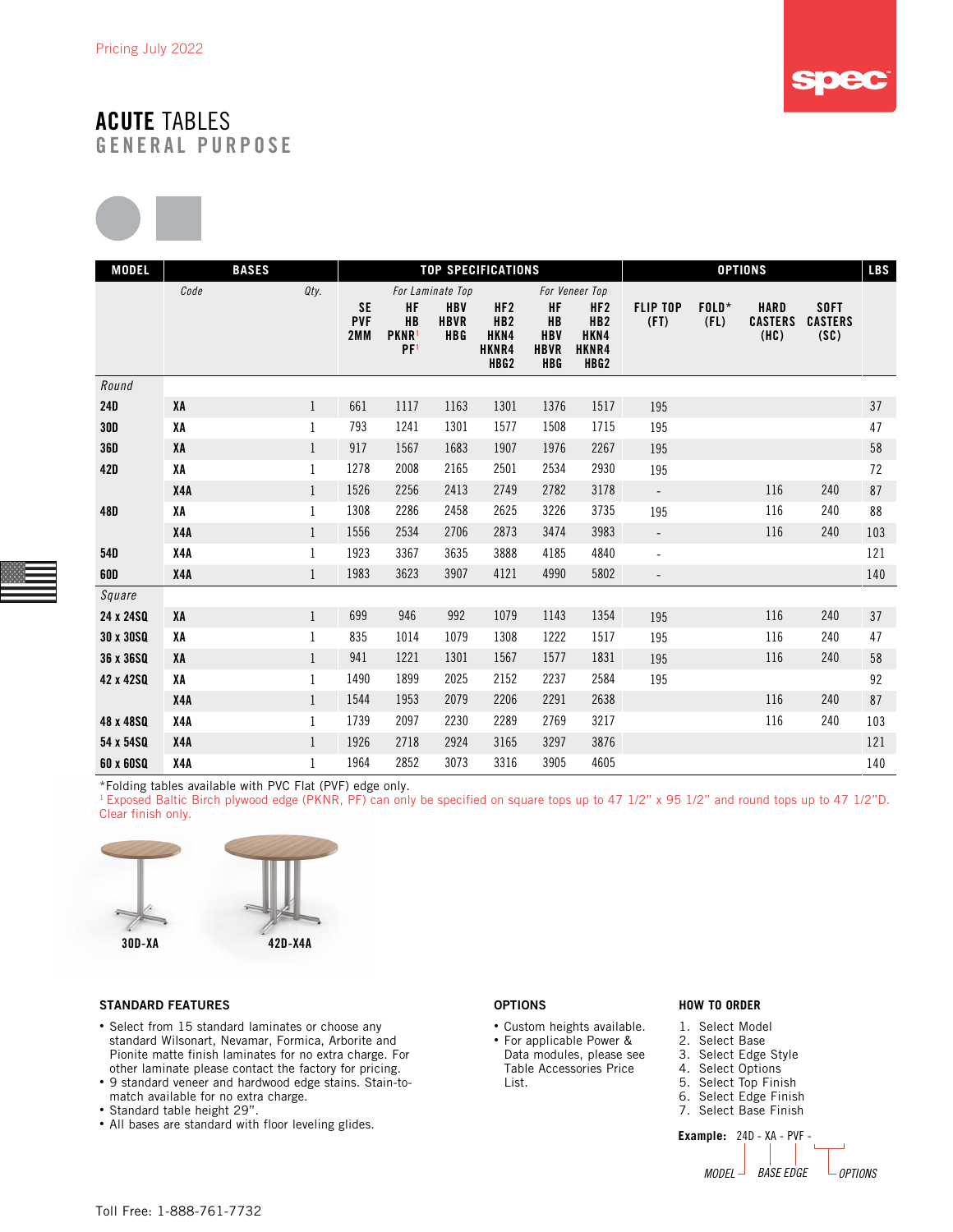

| <b>MODEL</b> | <b>BASES</b> |                |                                |                                                                |                                                             | <b>TOP SPECIFICATIONS</b>                                               |                                                                   |                                                                                           | <b>OPTIONS</b>          |                 |                                       |                                       |    |  |
|--------------|--------------|----------------|--------------------------------|----------------------------------------------------------------|-------------------------------------------------------------|-------------------------------------------------------------------------|-------------------------------------------------------------------|-------------------------------------------------------------------------------------------|-------------------------|-----------------|---------------------------------------|---------------------------------------|----|--|
|              | Code         | Qty.           | <b>SE</b><br><b>PVF</b><br>2MM | <b>HF</b><br><b>HB</b><br>PKNR <sup>1</sup><br>PF <sup>1</sup> | For Laminate Top<br><b>HBV</b><br><b>HBVR</b><br><b>HBG</b> | HF <sub>2</sub><br>HB <sub>2</sub><br>HKN4<br>HKNR4<br>HBG <sub>2</sub> | <b>HF</b><br><b>HB</b><br><b>HBV</b><br><b>HBVR</b><br><b>HBG</b> | For Veneer Top<br>HF <sub>2</sub><br>HB <sub>2</sub><br>HKN4<br>HKNR4<br>HBG <sub>2</sub> | <b>FLIP TOP</b><br>(FI) | $FOLD*$<br>(FL) | <b>HARD</b><br><b>CASTERS</b><br>(HC) | <b>SOFT</b><br><b>CASTERS</b><br>(SC) |    |  |
| Rectangle    |              |                |                                |                                                                |                                                             |                                                                         |                                                                   |                                                                                           |                         |                 |                                       |                                       |    |  |
| 24 x 30RE    | XA           | $\mathbf{1}$   | 821                            | 988                                                            | 1050                                                        | 1136                                                                    | 1203                                                              | 1369                                                                                      | 195                     |                 |                                       |                                       | 46 |  |
|              | TA           | $\sqrt{2}$     | 962                            | 1129                                                           | 1191                                                        | 1277                                                                    | 1344                                                              | 1510                                                                                      | 390                     |                 | 116                                   | 240                                   | 54 |  |
| 24 x 36RE    | XA           | $\mathbf{1}$   | 821                            | 988                                                            | 1050                                                        | 1136                                                                    | 1203                                                              | 1369                                                                                      | 195                     |                 |                                       |                                       | 46 |  |
|              | TA           | $\overline{2}$ | 962                            | 1129                                                           | 1191                                                        | 1277                                                                    | 1344                                                              | 1510                                                                                      | 390                     |                 | 116                                   | 240                                   | 54 |  |
| 24 x 42RE    | TA           | $\mathbf{2}$   | 1044                           | 1317                                                           | 1388                                                        | 1516                                                                    | 1592                                                              | 1822                                                                                      | 390                     |                 | 116                                   | 240                                   | 62 |  |
| 24 x 48RE    | TA           | $\overline{c}$ | 1044                           | 1317                                                           | 1388                                                        | 1516                                                                    | 1592                                                              | 1822                                                                                      | 390                     |                 | 116                                   | 240                                   | 62 |  |
| 24 x 54RE    | <b>TA</b>    | $\mathbf{2}$   | 1123                           | 1518                                                           | 1606                                                        | 1754                                                                    | 1862                                                              | 2145                                                                                      | 390                     |                 | 116                                   | 240                                   | 70 |  |
| 24 x 60RE    | TA           | $\mathbf{2}$   | 1123                           | 1518                                                           | 1606                                                        | 1754                                                                    | 1862                                                              | 2145                                                                                      | 390                     | 390             | 116                                   | 240                                   | 70 |  |
| 24 x 66RE    | TA           | $\overline{2}$ | 1308                           | 1786                                                           | 1896                                                        | 2076                                                                    | 2192                                                              | 2536                                                                                      | 390                     | 390             | 116                                   | 240                                   | 79 |  |
| 24 x 72RE    | TA           | $\mathbf{2}$   | 1308                           | 1786                                                           | 1896                                                        | 2076                                                                    | 2192                                                              | 2536                                                                                      | 390                     | 390             | 116                                   | 240                                   | 79 |  |
| 30 x 36RE    | XA           | $\mathbf{1}$   | 941                            | 1136                                                           | 1204                                                        | 1318                                                                    | 1395                                                              | 1596                                                                                      | 195                     |                 |                                       |                                       | 52 |  |
|              | TA           | $\mathbf{2}$   | 1082                           | 1277                                                           | 1345                                                        | 1459                                                                    | 1536                                                              | 1737                                                                                      | 390                     |                 | 116                                   | 240                                   | 60 |  |
| 30 x 42RE    | XA           | $\mathbf{1}$   | 968                            | 1339                                                           | 1426                                                        | 1572                                                                    | 1681                                                              | 1960                                                                                      | 195                     |                 |                                       |                                       | 62 |  |
|              | TA           | $\overline{2}$ | 1109                           | 1480                                                           | 1567                                                        | 1713                                                                    | 1822                                                              | 2101                                                                                      | 390                     |                 | 116                                   | 240                                   | 70 |  |
| 30 x 48RE    | XA           | $\mathbf{1}$   | 968                            | 1339                                                           | 1426                                                        | 1572                                                                    | 1681                                                              | 1960                                                                                      | 195                     |                 |                                       |                                       | 62 |  |
|              | TA           | $\overline{c}$ | 1109                           | 1480                                                           | 1567                                                        | 1713                                                                    | 1822                                                              | 2101                                                                                      | 390                     |                 | 116                                   | 240                                   | 70 |  |
| 30 x 54RE    | TA           | $\overline{2}$ | 1186                           | 1694                                                           | 1802                                                        | 2014                                                                    | 2138                                                              | 2487                                                                                      | 390                     |                 | 116                                   | 240                                   | 81 |  |
| 30 x 60RE    | TA           | $\overline{2}$ | 1186                           | 1694                                                           | 1802                                                        | 2014                                                                    | 2138                                                              | 2487                                                                                      | 390                     | 390             | 116                                   | 240                                   | 81 |  |
| 30 x 66RE    | TA           | $\overline{2}$ | 1409                           | 1821                                                           | 1955                                                        | 2166                                                                    | 2289                                                              | 2675                                                                                      | 390                     | 390             | 116                                   | 240                                   | 91 |  |
| 30 x 72RE    | <b>TA</b>    | $\overline{c}$ | 1482                           | 2019                                                           | 2154                                                        | 2427                                                                    | 2572                                                              | 2996                                                                                      | 390                     | 390             | 116                                   | 240                                   | 91 |  |

\*Folding tables available with PVC Flat (PVF) edge only.

<sup>1</sup> Exposed Baltic Birch plywood edge (PKNR, PF) can only be specified on rectangle tops up to 47 1/2" x 95 1/2". Clear finish only.



30D-XA *(shown with round top)* 2448RE-TA

#### STANDARD FEATURES

- Select from 15 standard laminates or choose any standard Wilsonart, Nevamar, Formica, Arborite and Pionite matte finish laminates for no extra charge. For other laminate please contact the factory for pricing.
- 9 standard veneer and hardwood edge stains. Stain-tomatch available for no extra charge.
- Standard table height 29".
- All bases are standard with floor leveling glides.

#### OPTIONS

- Custom heights available.
- For applicable Power & Data modules, please see Table Accessories Price List.

#### **HOW TO ORDER**

- 1. Select Model
- 2. Select Base
- 3. Select Edge Style
- 4. Select Options
- 5. Select Top Finish
- 6. Select Edge Finish 7. Select Base Finish

**Example:** 2430RE - XA - PVF - *MODEL BASE EDGE OPTIONS*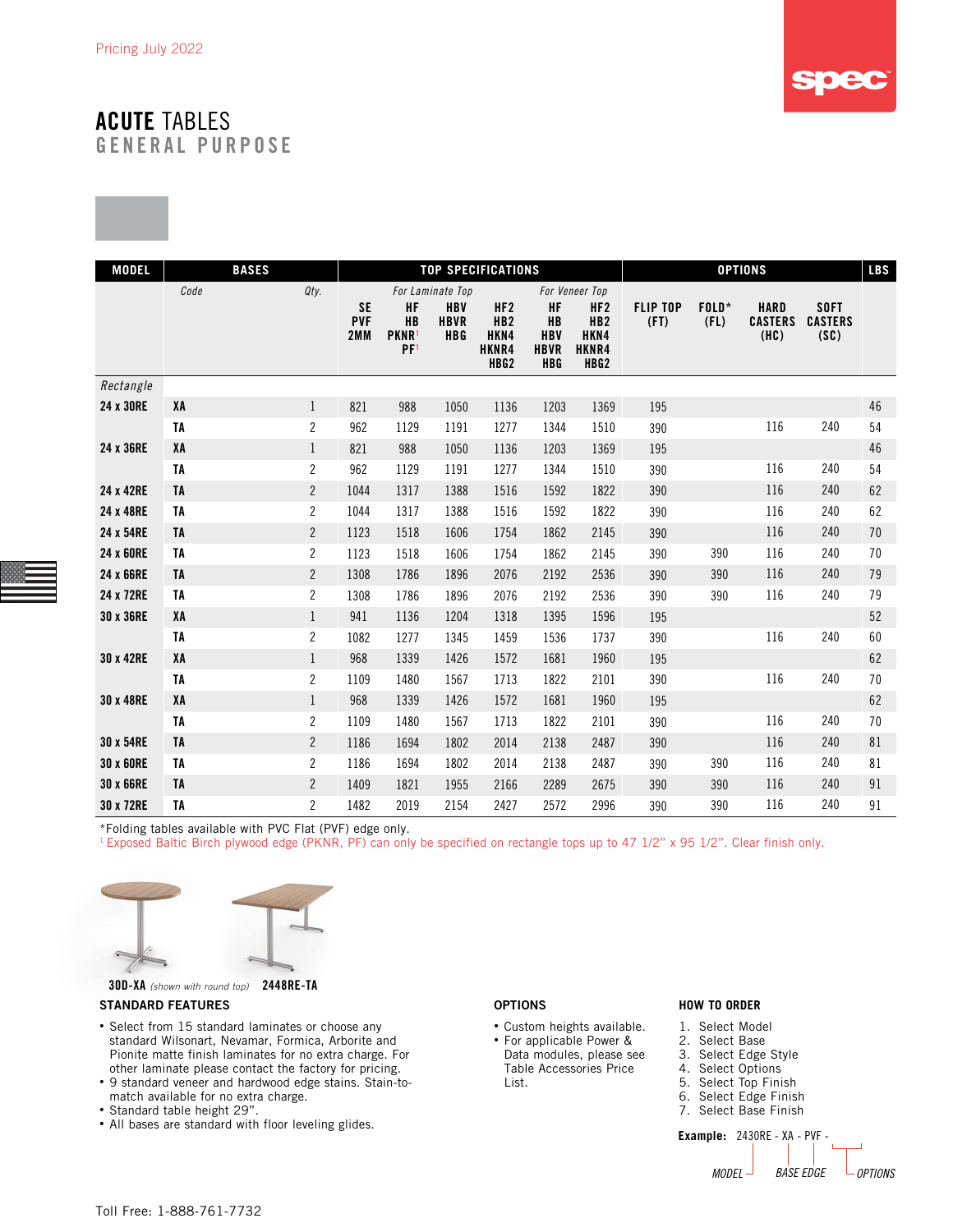

| <b>MODEL</b> | <b>BASES</b>     |                |                                |                                                  |                                                             | <b>TOP SPECIFICATIONS</b>                                   |                                                            | <b>OPTIONS</b>                                                                            |                         |               |                                       |                                       |        |
|--------------|------------------|----------------|--------------------------------|--------------------------------------------------|-------------------------------------------------------------|-------------------------------------------------------------|------------------------------------------------------------|-------------------------------------------------------------------------------------------|-------------------------|---------------|---------------------------------------|---------------------------------------|--------|
|              | Code             | Qty.           | <b>SE</b><br><b>PVF</b><br>2MM | HF<br>HB<br>PKNR <sup>1</sup><br>PF <sup>1</sup> | For Laminate Top<br><b>HBV</b><br><b>HBVR</b><br><b>HBG</b> | HF2<br>HB <sub>2</sub><br>HKN4<br>HKNR4<br>HBG <sub>2</sub> | HF<br><b>HB</b><br><b>HBV</b><br><b>HBVR</b><br><b>HBG</b> | For Veneer Top<br>HF <sub>2</sub><br>HB <sub>2</sub><br>HKN4<br>HKNR4<br>HBG <sub>2</sub> | <b>FLIP TOP</b><br>(FI) | FOLD*<br>(FL) | <b>HARD</b><br><b>CASTERS</b><br>(HC) | <b>SOFT</b><br><b>CASTERS</b><br>(SC) |        |
| Rectangle    |                  |                |                                |                                                  |                                                             |                                                             |                                                            |                                                                                           |                         |               |                                       |                                       |        |
| 30 x 78RE    | TA               | $\mathbf{2}$   | 1772                           | 2246                                             | 2408                                                        | 2726                                                        | 2893                                                       | 3382                                                                                      | 390                     | 390           | 116                                   | 240                                   | 102    |
| 30 x 84RE    | TA               | $\overline{c}$ | 1772                           | 2246                                             | 2408                                                        | 2726                                                        | 2893                                                       | 3382                                                                                      | 390                     | 390           | 116                                   | 240                                   | 102    |
| 30 x 90RE    | <b>TA</b>        | $\overline{2}$ | 1799                           | 2531                                             | 2726                                                        | 3020                                                        | 3217                                                       | 3776                                                                                      |                         | 390           | 116                                   | 240                                   | 112    |
| 30 x 96RE    | TA               | $\overline{c}$ | 1799                           | 2531                                             | 2726                                                        | 3020                                                        | 3217                                                       | 3776                                                                                      |                         | 390           | 116                                   | 240                                   | 112    |
| 36 x 42RE    | TA               | $\overline{c}$ | 1238                           | 1518                                             | 1625                                                        | 1771                                                        | 1885                                                       | 2177                                                                                      | 390                     |               | 116                                   | 240                                   | 79     |
| 36 x 48RE    | TA               | $\mathbf{2}$   | 1270                           | 1665                                             | 1780                                                        | 1955                                                        | 2071                                                       | 2413                                                                                      | 390                     |               | 116                                   | 240                                   | 79     |
| 36 x 60RE    | TA               | $\overline{2}$ | 1395                           | 1946                                             | 2085                                                        | 2307                                                        | 2449                                                       | 2875                                                                                      | 390                     | 390           | 116                                   | 240                                   | $91\,$ |
| 36 x 66RE    | TA               | $\overline{c}$ | 1509                           | 2080                                             | 2239                                                        | 2485                                                        | 2640                                                       | 3110                                                                                      | 390                     | 390           | 116                                   | 240                                   | 104    |
|              | <b>T2A</b>       | $\overline{2}$ | 1769                           | 2340                                             | 2499                                                        | 2745                                                        | 2900                                                       | 3370                                                                                      |                         | 780           | 116                                   | 240                                   | 124    |
| 36 x 72RE    | TA               | $\overline{c}$ | 1560                           | 2154                                             | 2307                                                        | 2661                                                        | 2833                                                       | 3342                                                                                      | 390                     | 390           | 116                                   | 240                                   | 104    |
|              | T <sub>2</sub> A | $\mathbf{2}$   | 1820                           | 2414                                             | 2567                                                        | 2921                                                        | 3093                                                       | 3602                                                                                      |                         | 780           | 116                                   | 240                                   | 124    |
| 36 x 78RE    | TA               | $\overline{c}$ | 1990                           | 2627                                             | 2829                                                        | 3136                                                        | 3338                                                       | 3936                                                                                      |                         | 390           | 116                                   | 240                                   | 117    |
|              | <b>T2A</b>       | $\overline{2}$ | 2250                           | 2887                                             | 3089                                                        | 3396                                                        | 3598                                                       | 4196                                                                                      |                         | 780           | 116                                   | 240                                   | 137    |
| 36 x 84RE    | <b>TA</b>        | $\overline{2}$ | 1990                           | 2627                                             | 2829                                                        | 3136                                                        | 3338                                                       | 3936                                                                                      |                         | 390           | 116                                   | 240                                   | 117    |
|              | T <sub>2</sub> A | $\overline{2}$ | 2250                           | 2887                                             | 3089                                                        | 3396                                                        | 3598                                                       | 4196                                                                                      |                         | 780           | 116                                   | 240                                   | 137    |
| 36 x 90RE    | TA               | $\overline{2}$ | 2001                           | 2908                                             | 3136                                                        | 3494                                                        | 3725                                                       | 4390                                                                                      |                         |               | 116                                   | 240                                   | 129    |
|              | T <sub>2</sub> A | $\overline{2}$ | 2261                           | 3168                                             | 3396                                                        | 3754                                                        | 3985                                                       | 4650                                                                                      |                         | 780           | 116                                   | 240                                   | 149    |
| 36 x 96RE    | TA               | $\overline{c}$ | 2001                           | 2908                                             | 3136                                                        | 3494                                                        | 3725                                                       | 4390                                                                                      |                         |               | 116                                   | 240                                   | 129    |
|              | T <sub>2</sub> A | $\overline{2}$ | 2261                           | 3168                                             | 3396                                                        | 3754                                                        | 3985                                                       | 4650                                                                                      |                         | 780           | 116                                   | 240                                   | 149    |
| 42 x 78RE    | T <sub>2</sub> A | $\overline{c}$ | 2565                           | 3112                                             | 3331                                                        | 3861                                                        | 4036                                                       | 4728                                                                                      |                         | 780           | 116                                   | 240                                   | 151    |
| 42 x 84RE    | T2A              | $\overline{2}$ | 2565                           | 3112                                             | 3331                                                        | 3861                                                        | 4036                                                       | 4728                                                                                      |                         | 780           | 116                                   | 240                                   | 151    |

\*Folding tables available with PVC Flat (PVF) edge only.

<sup>1</sup> Exposed Baltic Birch plywood edge (PKNR, PF) can only be specified on rectangle tops up to 47 1/2" x 95 1/2". Clear finish only.



#### STANDARD FEATURES

- Select from 15 standard laminates or choose any standard Wilsonart, Nevamar, Formica, Arborite and Pionite matte finish laminates for no extra charge. For other laminate please contact the factory for pricing.
- 9 standard veneer and hardwood edge stains. Stain-tomatch available for no extra charge.
- Standard table height 29".
- All bases are standard with floor leveling glides.

#### OPTIONS

- Custom heights available.
- For applicable Power & Data modules, please see Table Accessories Price List.

#### **HOW TO ORDER**

- 1. Select Model
- 2. Select Base<br>3. Select Edge Select Edge Style
- 4. Select Options
- 5. Select Top Finish
- 6. Select Edge Finish
- 7. Select Base Finish

**Example:** 3078RE - TA - PVF - *MODEL BASE EDGE OPTIONS*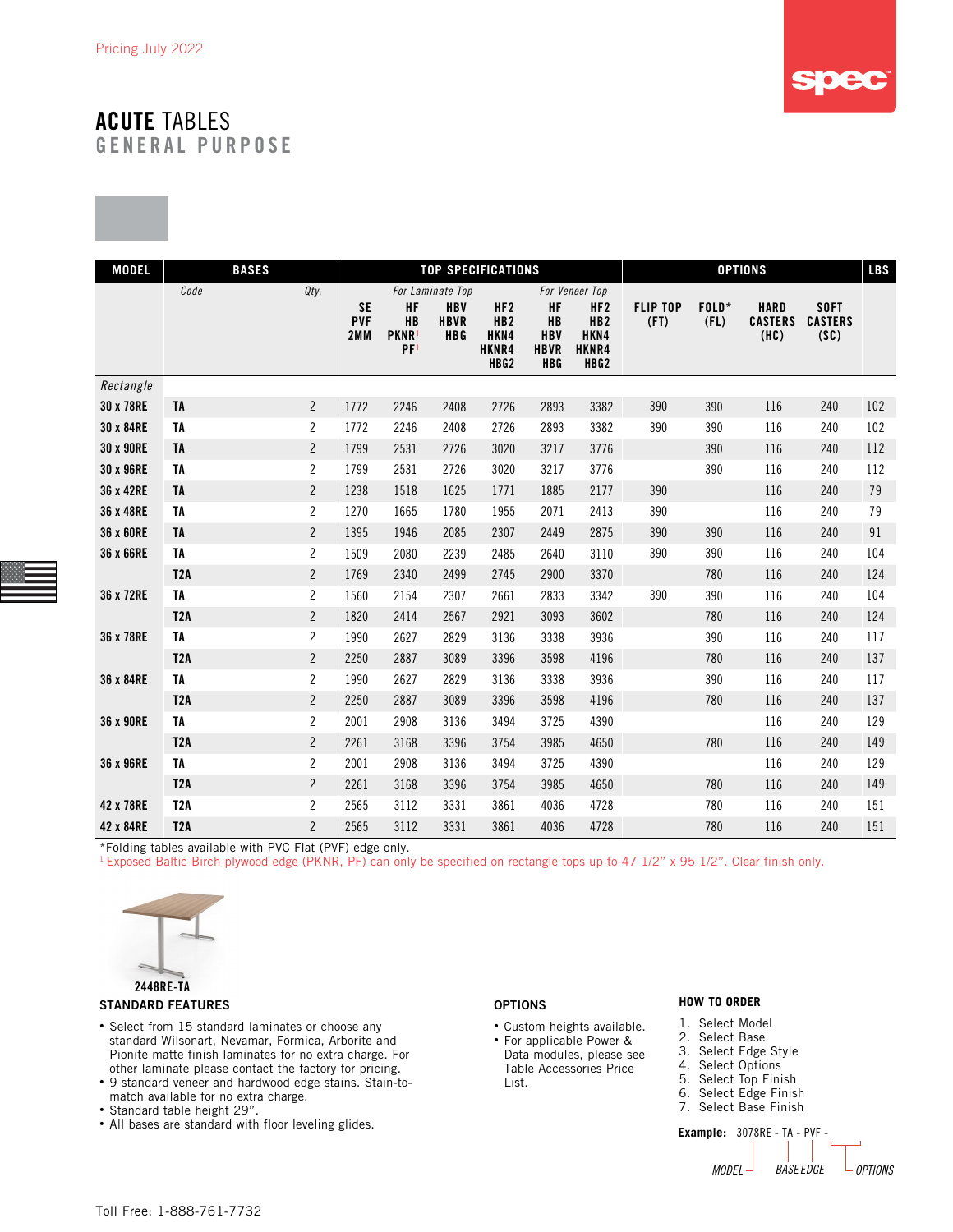

| <b>MODEL</b> | <b>BASES</b>     |                |                                |                        |                                         | <b>TOP SPECIFICATIONS</b>                                   |                                              |                                                                         |                         | <b>OPTIONS</b>                        |                                       | <b>LBS</b> |
|--------------|------------------|----------------|--------------------------------|------------------------|-----------------------------------------|-------------------------------------------------------------|----------------------------------------------|-------------------------------------------------------------------------|-------------------------|---------------------------------------|---------------------------------------|------------|
|              | Code             | Qty.           |                                |                        | For Laminate Top                        |                                                             |                                              | For Veneer Top                                                          |                         |                                       |                                       |            |
|              |                  |                | <b>SE</b><br><b>PVF</b><br>2MM | <b>HF</b><br><b>HB</b> | <b>HBV</b><br><b>HBVR</b><br><b>HBG</b> | HF2<br>HB <sub>2</sub><br>HKN4<br>HKNR4<br>HBG <sub>2</sub> | HF<br>HB<br><b>HBV</b><br><b>HBVR</b><br>HBG | HF <sub>2</sub><br>HB <sub>2</sub><br>HKN4<br>HKNR4<br>HBG <sub>2</sub> | <b>FLIP TOP</b><br>(FT) | <b>HARD</b><br><b>CASTERS</b><br>(HC) | <b>SOFT</b><br><b>CASTERS</b><br>(SC) |            |
| Racetrack    |                  |                |                                |                        |                                         |                                                             |                                              |                                                                         |                         |                                       |                                       |            |
| 36 x 54RT    | TA               | $\overline{2}$ | 1467                           | 2192                   | 2358                                    | 2661                                                        | 2786                                         | 3228                                                                    | 390                     | 116                                   | 240                                   | 91         |
|              | T <sub>2</sub> A | $\overline{c}$ | 1727                           | 2452                   | 2618                                    | 2921                                                        | 3046                                         | 3488                                                                    |                         | 116                                   | 240                                   | 111        |
| 36 x 60RT    | <b>TA</b>        | $\mathbf{2}$   | 1467                           | 2192                   | 2358                                    | 2661                                                        | 2786                                         | 3228                                                                    | 390                     | 116                                   | 240                                   | 91         |
|              | T <sub>2</sub> A | $\mathbf{2}$   | 1727                           | 2452                   | 2618                                    | 2921                                                        | 3046                                         | 3488                                                                    |                         | 116                                   | 240                                   | 111        |
| 36 x 66RT    | <b>TA</b>        | $\mathbf{2}$   | 1670                           | 2427                   | 2611                                    | 2933                                                        | 3217                                         | 3769                                                                    | 390                     | 116                                   | 240                                   | 104        |
|              | T <sub>2</sub> A | $\overline{c}$ | 1930                           | 2687                   | 2871                                    | 3193                                                        | 3477                                         | 4029                                                                    |                         | 116                                   | 240                                   | 124        |
| 36 x 72RT    | <b>TA</b>        | $\mathbf{2}$   | 1670                           | 2427                   | 2611                                    | 2933                                                        | 3217                                         | 3769                                                                    | 390                     | 116                                   | 240                                   | 104        |
|              | T <sub>2</sub> A | $\overline{c}$ | 1930                           | 2687                   | 2871                                    | 3193                                                        | 3477                                         | 4029                                                                    |                         | 116                                   | 240                                   | 124        |
| 36 x 78RT    | <b>TA</b>        | $\overline{2}$ | 2014                           | 2975                   | 3197                                    | 3685                                                        | 3788                                         | 4433                                                                    |                         | 116                                   | 240                                   | 117        |
|              | T <sub>2</sub> A | $\overline{c}$ | 2274                           | 3235                   | 3457                                    | 3945                                                        | 4048                                         | 4693                                                                    |                         | 116                                   | 240                                   | 132        |
| 36 x 84RT    | <b>TA</b>        | $\overline{c}$ | 2014                           | 2975                   | 3197                                    | 3685                                                        | 3788                                         | 4433                                                                    |                         | 116                                   | 240                                   | 117        |
|              | T <sub>2</sub> A | $\overline{2}$ | 2274                           | 3235                   | 3457                                    | 3945                                                        | 4048                                         | 4693                                                                    |                         | 116                                   | 240                                   | 132        |
| 36 x 90RT    | <b>TA</b>        | $\overline{2}$ | 2019                           | 3300                   | 3567                                    | 4113                                                        | 4242                                         | 4974                                                                    |                         | 116                                   | 240                                   | 129        |
|              | T <sub>2</sub> A | $\mathbf{2}$   | 2279                           | 3560                   | 3827                                    | 4373                                                        | 4502                                         | 5234                                                                    |                         | 116                                   | 240                                   | 149        |
| 36 x 96RT    | TA               | $\overline{2}$ | 2019                           | 3300                   | 3567                                    | 4113                                                        | 4242                                         | 4974                                                                    |                         | 116                                   | 240                                   | 129        |
|              | T <sub>2</sub> A | $\overline{c}$ | 2279                           | 3560                   | 3827                                    | 4373                                                        | 4502                                         | 5234                                                                    |                         | 116                                   | 240                                   | 149        |
| 42 x 78RT    | <b>T2A</b>       | $\overline{2}$ | 2585                           | 3492                   | 3766                                    | 4319                                                        | 4452                                         | 5193                                                                    |                         | 116                                   | 240                                   | 166        |
| 42 x 84RT    | T <sub>2</sub> A | $\mathbf{2}$   | 2585                           | 3492                   | 3766                                    | 4319                                                        | 4452                                         | 5193                                                                    |                         | 116                                   | 240                                   | 166        |
| 48 x 78RT    | T <sub>2</sub> A | $\mathbf{2}$   | 2588                           | 3883                   | 4194                                    | 4683                                                        | 4989                                         | 5830                                                                    |                         | 116                                   | 240                                   | 166        |
| 48 x 84RT    | T <sub>2</sub> A | $\overline{2}$ | 2588                           | 3883                   | 4194                                    | 4683                                                        | 4989                                         | 5830                                                                    |                         | 116                                   | 240                                   | 166        |



#### STANDARD FEATURES

- Select from 15 standard laminates or choose any standard Wilsonart, Nevamar, Formica, Arborite and Pionite matte finish laminates for no extra charge. For other laminate please contact the factory for pricing.
- 9 standard veneer and hardwood edge stains. Stain-tomatch available for no extra charge.
- Standard table height 29".
- All bases are standard with floor leveling glides.

#### OPTIONS

- Custom heights available. • For applicable Power &
- Data modules, please see Table Accessories Price List.

#### **HOW TO ORDER**

- 1. Select Model
- 2. Select Base
- 3. Select Edge Style
- 4. Select Options 5. Select Top Finish
- 
- 6. Select Edge Finish 7. Select Base Finish

**Example:** 3654RT - TA - PVF - *MODEL BASE EDGE OPTIONS*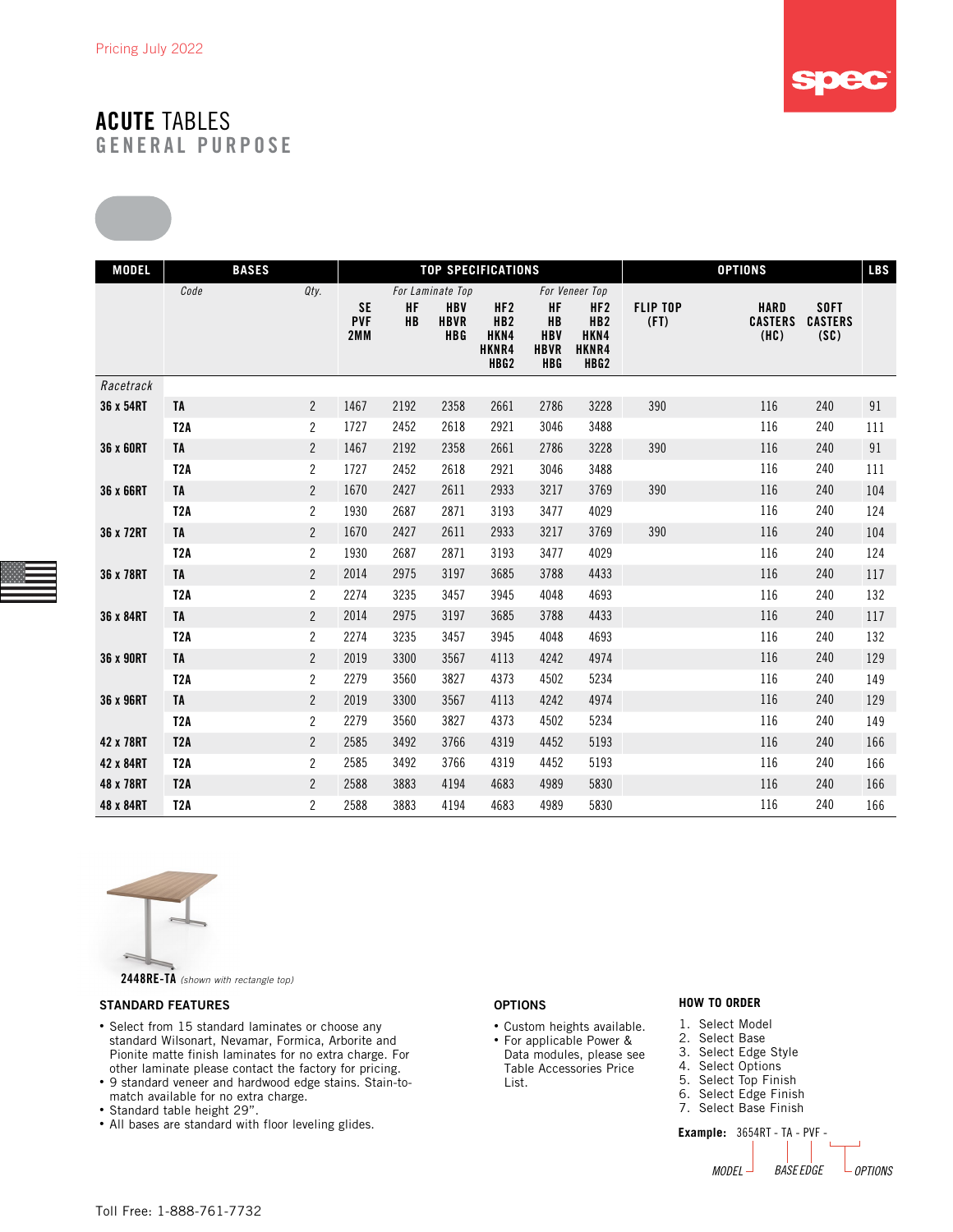



| <b>MODEL</b>  | <b>BASES</b>  |                          |                                |                        |                                         | <b>TOP SPECIFICATIONS</b>                                               |                                                                   | <b>LBS</b><br><b>OPTIONS</b>                                            |                         |                                       |                                       |     |
|---------------|---------------|--------------------------|--------------------------------|------------------------|-----------------------------------------|-------------------------------------------------------------------------|-------------------------------------------------------------------|-------------------------------------------------------------------------|-------------------------|---------------------------------------|---------------------------------------|-----|
|               | Code          | Qty.                     |                                |                        | For Laminate Top                        |                                                                         |                                                                   | For Veneer Top                                                          |                         |                                       |                                       |     |
|               |               |                          | <b>SE</b><br><b>PVF</b><br>2MM | <b>HF</b><br><b>HB</b> | <b>HBV</b><br><b>HBVR</b><br><b>HBG</b> | HF <sub>2</sub><br>HB <sub>2</sub><br>HKN4<br>HKNR4<br>HBG <sub>2</sub> | <b>HF</b><br><b>HB</b><br><b>HBV</b><br><b>HBVR</b><br><b>HBG</b> | HF <sub>2</sub><br>HB <sub>2</sub><br>HKN4<br>HKNR4<br>HBG <sub>2</sub> | <b>FLIP TOP</b><br>(FI) | <b>HARD</b><br><b>CASTERS</b><br>(HC) | <b>SOFT</b><br><b>CASTERS</b><br>(SC) |     |
| <b>Bullet</b> |               |                          |                                |                        |                                         |                                                                         |                                                                   |                                                                         |                         |                                       |                                       |     |
| 30 x 54B      | <b>TA</b>     | $\overline{2}$           | 1339                           | 2060                   | 2211                                    | 2474                                                                    | 2554                                                              | 2989                                                                    | 390                     | 116                                   | 240                                   | 81  |
| 30 x 60B      | TA            | $\overline{2}$           | 1339                           | 2060                   | 2211                                    | 2474                                                                    | 2554                                                              | 2989                                                                    | 390                     | 116                                   | 240                                   | 81  |
| 36 x 54B      | <b>TA</b>     | $\overline{2}$           | 1495                           | 2708                   | 2922                                    | 3309                                                                    | 3361                                                              | 3911                                                                    | 390                     | 116                                   | 240                                   | 91  |
| 36 x 60B      | <b>TA</b>     | $\overline{2}$           | 1495                           | 2708                   | 2922                                    | 3309                                                                    | 3361                                                              | 3911                                                                    | 390                     | 116                                   | 240                                   | 91  |
| 36 x 72B      | <b>TA</b>     | $\overline{2}$           | 1669                           | 3009                   | 3247                                    | 3662                                                                    | 3900                                                              | 4588                                                                    | 390                     | 116                                   | 240                                   | 104 |
| Halfmoon      |               |                          |                                |                        |                                         |                                                                         |                                                                   |                                                                         |                         |                                       |                                       |     |
| 24 x 48H      | <b>TA</b>     | $\overline{2}$           | 1068                           | 1718                   | 1882                                    | 2080                                                                    | 2239                                                              | 2611                                                                    | 390                     | 116                                   | 240                                   | 62  |
| 30 x 60H      | <b>TA</b>     | $\overline{2}$           | 1339                           | 2308                   | 2533                                    | 2756                                                                    | 3035                                                              | 3562                                                                    | 390                     | 116                                   | 240                                   | 81  |
| 36 x 72H      | TA            | $\overline{2}$           | 1669                           | 2993                   | 3286                                    | 3559                                                                    | 4012                                                              | 4727                                                                    | 390                     | 116                                   | 240                                   | 104 |
| Trapezoid     |               |                          |                                |                        |                                         |                                                                         |                                                                   |                                                                         |                         |                                       |                                       |     |
| 30 x 60TP     | <b>TA</b>     | $\overline{2}$           | 1339                           | 1936                   | 2076                                    | 2314                                                                    | 2385                                                              | 2789                                                                    | 390                     | 116                                   | 240                                   | 81  |
| 36 x 72TP     | TA            | $\overline{2}$           | 1669                           | 2480                   | 2662                                    | 3079                                                                    | 3181                                                              | 3764                                                                    | 390                     | 116                                   | 240                                   | 104 |
| Radius        |               |                          |                                |                        |                                         |                                                                         |                                                                   |                                                                         |                         |                                       |                                       |     |
| 24 x 24       | 24RC90        | $\overline{\phantom{a}}$ | 500                            | 908                    | 1026                                    | 1178                                                                    | 1206                                                              | 1445                                                                    |                         |                                       |                                       | 17  |
| 30 x 30       | <b>30RC90</b> | $\overline{a}$           | 638                            | 1201                   | 1351                                    | 1514                                                                    | 1601                                                              | 1919                                                                    |                         |                                       |                                       | 27  |
| Crescent      |               |                          |                                |                        |                                         |                                                                         |                                                                   |                                                                         |                         |                                       |                                       |     |
| 30 x 36       | 3036CRC90-TA  | $\mathbf{1}$             | 1020                           | 1890                   | 2001                                    | 2085                                                                    | 2363                                                              | 2665                                                                    |                         |                                       |                                       | 46  |
| 36 x 42       | 3642CRC90-TA  | $\mathbf{1}$             | 1480                           | 2297                   | 2447                                    | 2560                                                                    | 2941                                                              | 3350                                                                    |                         |                                       |                                       | 59  |



#### STANDARD FEATURES

- Select from 15 standard laminates or choose any standard Wilsonart, Nevamar, Formica, Arborite and Pionite matte finish laminates for no extra charge. For other laminate please contact the factory for pricing.
- 9 standard veneer and hardwood edge stains. Stain-tomatch available for no extra charge.
- Standard table height 29".
- All bases are standard with floor leveling glides.

#### OPTIONS

- Custom heights available.
- For applicable Power & Data modules, please see Table Accessories Price List.

#### **HOW TO ORDER**

- 1. Select Model
- 2. Select Base
- 3. Select Edge Style 4. Select Options
- 5. Select Top Finish
- 6. Select Edge Finish
- 7. Select Base Finish
- **Example:** 3054B TA PVF *MODEL BASE EDGE OPTIONS*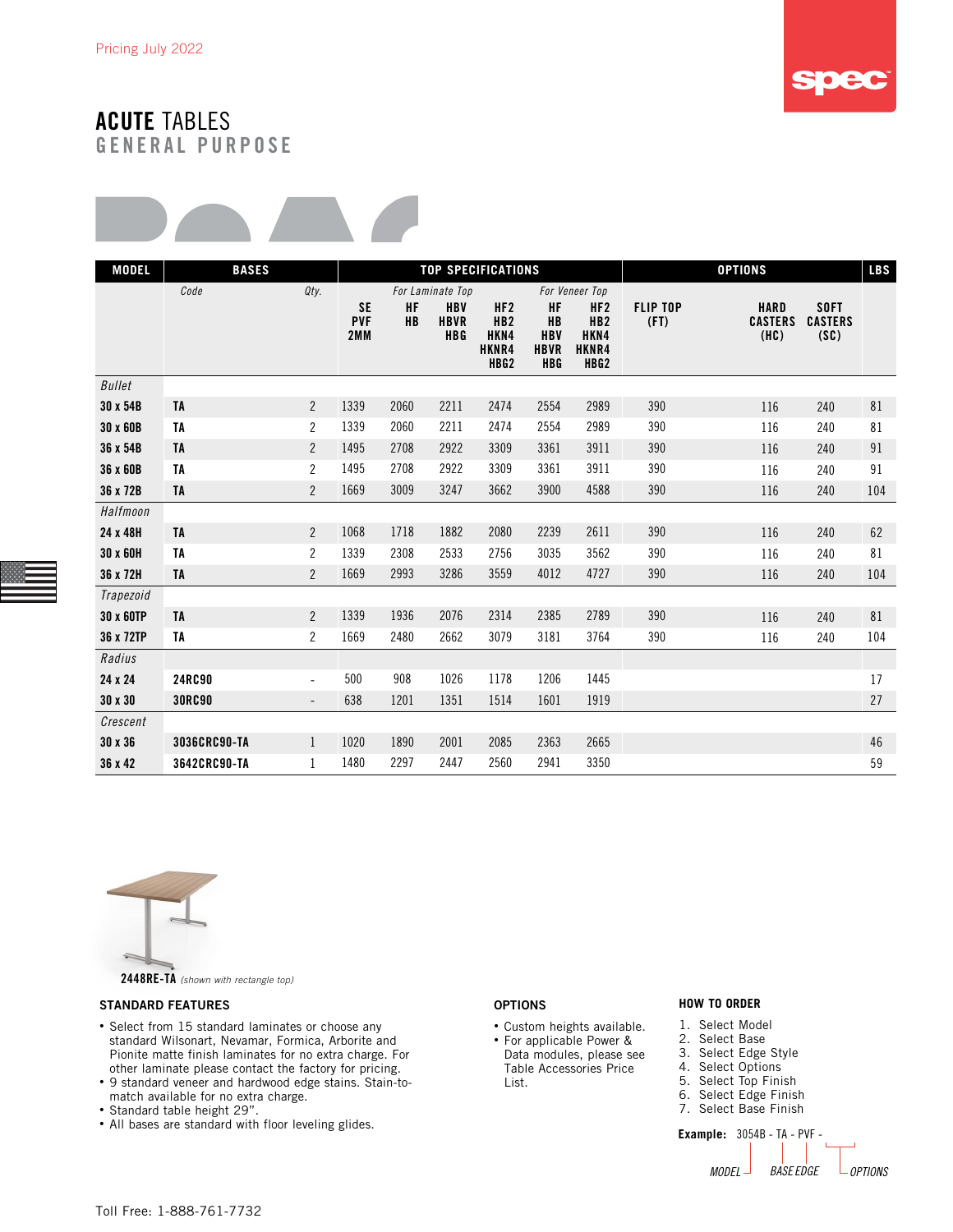

# ACUTE TABLES

BOARDROOM



| <b>MODEL</b> |                  | <b>BASES</b><br><b>TOP SPECIFICATIONS</b> |                                |                        |                                         |                                                 |                                                                   |                                                                         | <b>OPTIONS</b> | <b>LBS</b> |
|--------------|------------------|-------------------------------------------|--------------------------------|------------------------|-----------------------------------------|-------------------------------------------------|-------------------------------------------------------------------|-------------------------------------------------------------------------|----------------|------------|
|              | Code             | Qty.                                      |                                |                        | For Laminate Top                        |                                                 |                                                                   | For Veneer Top                                                          |                |            |
|              |                  |                                           | <b>SE</b><br><b>PVF</b><br>2MM | <b>HF</b><br><b>HB</b> | <b>HBV</b><br><b>HBVR</b><br><b>HBG</b> | HF2<br>HB2<br>HKN4<br>HKNR4<br>HBG <sub>2</sub> | <b>HF</b><br><b>HB</b><br><b>HBV</b><br><b>HBVR</b><br><b>HBG</b> | HF <sub>2</sub><br>HB <sub>2</sub><br>HKN4<br>HKNR4<br>HBG <sub>2</sub> |                |            |
| Rectangle    |                  |                                           |                                |                        |                                         |                                                 |                                                                   |                                                                         |                |            |
| 42 x 96RE    | T2A              | $\overline{2}$                            | 2631                           | 3785                   | 4098                                    | 4411                                            | 4879                                                              | 5780                                                                    |                | 183        |
| 48 x 96RE    | T <sub>2</sub> A | $\sqrt{2}$                                | 2631                           | 3785                   | 4098                                    | 4411                                            | 4879                                                              | 5780                                                                    |                | 183        |
| 48 x 120RE   | T <sub>2</sub> A | $\mathfrak{Z}$                            | 3477                           | 4966                   | 5318                                    | 6080                                            | 6192                                                              | 7247                                                                    |                | 240        |
| 48 x 144RE   | T <sub>2</sub> A | $\sqrt{3}$                                | 3979                           | 6114                   | 6579                                    | 7303                                            | 7131                                                              | 8400                                                                    |                | 274        |
| 48 x 168RE   | T2A              | 3                                         | 4617                           | 6767                   | 7297                                    | 8307                                            | 8074                                                              | 9549                                                                    |                | 308        |
| 60 x 120RE   | T <sub>2</sub> A | $\sqrt{3}$                                | 4091                           | 6316                   | 6804                                    | 7553                                            | 7375                                                              | 8700                                                                    |                | 282        |
| 60 x 144RE   | T <sub>2</sub> A | 3                                         | 4658                           | 7330                   | 7912                                    | 8813                                            | 8600                                                              | 10188                                                                   |                | 324        |
| 60 x 168RE   | T <sub>2</sub> A | 3                                         | 5229                           | 8343                   | 9022                                    | 10075                                           | 9825                                                              | 11675                                                                   |                | 366        |
| Racetrack    |                  |                                           |                                |                        |                                         |                                                 |                                                                   |                                                                         |                |            |
| 42 x 96RT    | T <sub>2</sub> A | $\overline{c}$                            | 2657                           | 3961                   | 4278                                    | 5043                                            | 5583                                                              | 6545                                                                    |                | 183        |
| 48 x 96RT    | T <sub>2</sub> A | $\sqrt{2}$                                | 2657                           | 3961                   | 4278                                    | 5043                                            | 5583                                                              | 6545                                                                    |                | 183        |
| 48 x 120RT   | T <sub>2</sub> A | $\sqrt{3}$                                | 3511                           | 5579                   | 5993                                    | 7045                                            | 7002                                                              | 8127                                                                    |                | 240        |
| 48 x 144RT   | T <sub>2</sub> A | $\mathfrak{Z}$                            | 4018                           | 6593                   | 7100                                    | 8406                                            | 8104                                                              | 9468                                                                    |                | 274        |
| 48 x 168RT   | T2A              | 3                                         | 4658                           | 7460                   | 8052                                    | 9502                                            | 9221                                                              | 10801                                                                   |                | 308        |
| 60 x 120RT   | T <sub>2</sub> A | 3                                         | 4077                           | 6661                   | 7176                                    | 8498                                            | 8438                                                              | 9850                                                                    |                | 282        |
| 60 x 144RT   | T <sub>2</sub> A | $\sqrt{3}$                                | 4709                           | 7928                   | 8566                                    | 10200                                           | 9819                                                              | 11521                                                                   |                | 324        |
| 60 x 168RT   | T <sub>2</sub> A | 3                                         | 5513                           | 9017                   | 9756                                    | 11564                                           | 11213                                                             | 13188                                                                   |                | 366        |





2448RE-TA *(shown with rectangle top)*

#### STANDARD FEATURES

- Select from 15 standard laminates or choose any standard Wilsonart, Nevamar, Formica, Arborite and Pionite matte finish laminates for no extra charge. For other laminate please contact the factory for pricing.
- 9 standard veneer and hardwood edge stains. Stain-tomatch available for no extra charge.
- Standard table height 29".
- All bases are standard with floor leveling glides.

#### OPTIONS

- Custom heights available. • For applicable Power &
- Data modules, please see Table Accessories Price List.

#### **HOW TO ORDER**

- 1. Select Model
- 2. Select Base
- 3. Select Edge Style 4. Select Top Finish
- 5. Select Edge Finish
- 6. Select Base Finish
- 

**Example:** 4296RE - T2A - PVF *MODEL BASE EDGE*